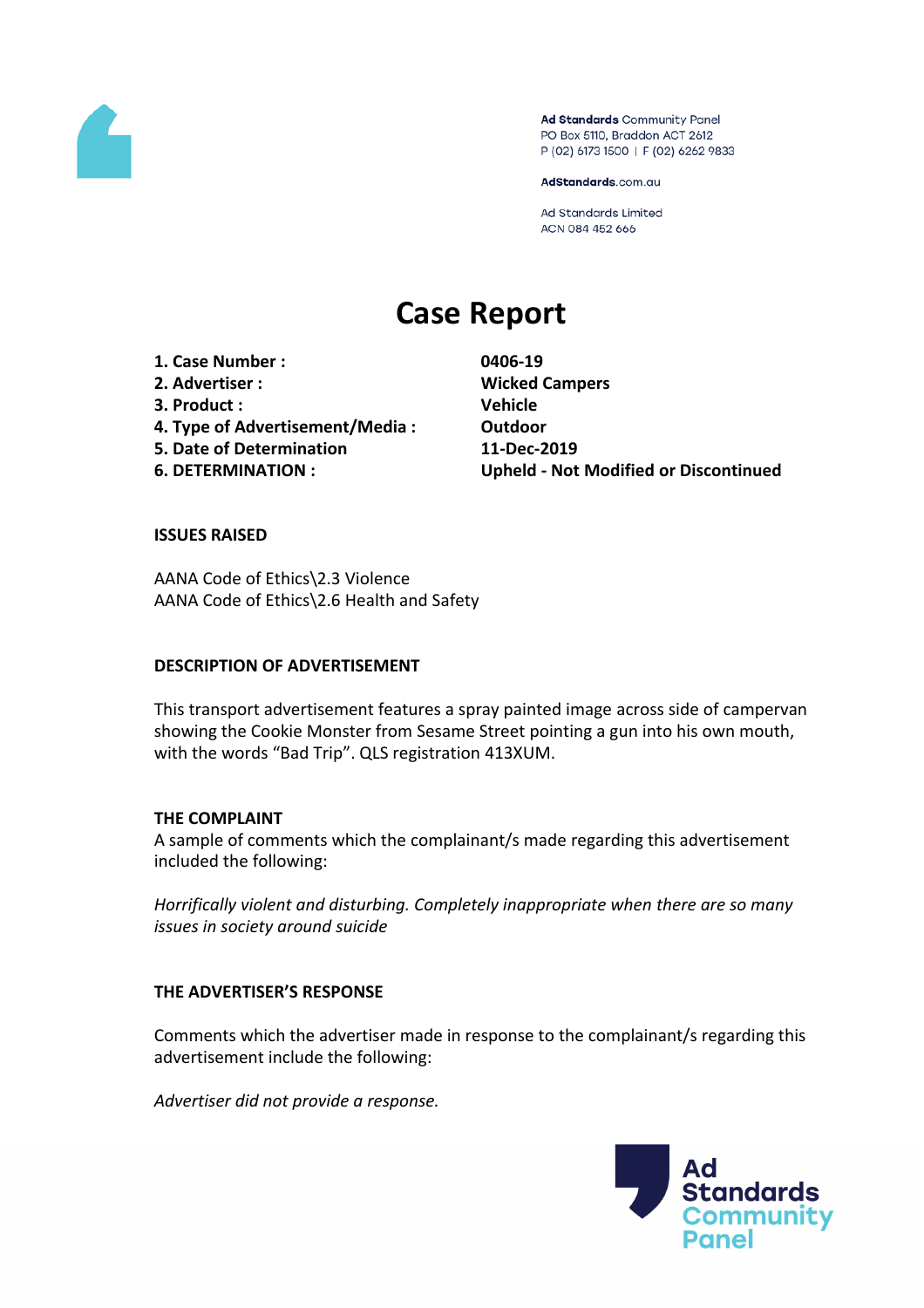

### **THE DETERMINATION**

The Ad Standards Community Panel (the Panel) considered whether this advertisement breaches Section 2 of the AANA Code of Ethics (the Code).

The Panel noted the complainant's concern that the advertisement is violent and disturbing and inappropriate in its reference to suicide.

The Panel viewed the advertisement and noted the advertiser did not respond. The Panel considered whether the advertisement was in breach of Section 2.3 of the Code. Section 2.3 states: "Advertising or Marketing Communications shall not present or portray violence unless it is justifiable in the context of the product or service advertised".

The Panel noted that there are two common meanings behind the phrase "bad trip". One is an unpleasant holiday or vacation, and the other is a bad outcome from taking some kind of drug. In the context of the advertisement, the Panel considered that the impression that most members would take of this advertisement is that "bad trip" is referencing drugs, but considered that children would likely not come to the same conclusion and would be more likely to take the reference to mean a bad holiday. The Panel noted that the text and play on words outlined above has a minor impact on the overall tone of the image and that the use of a childhood character such as Cookie Monster with a gun in his mouth has a greater impact and appeal to a broad audience which would include children.

The Panel considered that to depict a popular character (or otherwise) holding a gun in their own mouth is an implication of suicide and an implied violent act. The Panel agreed that any advertising message that can be interpreted as condoning or encouraging suicide, represents an advertising message that is not justifiable in the context of any product advertised.

The Panel noted the genuine community concern around suicide and violence and considered that the overall tone of the advertisement and use of a popular childhood character is in extreme poor taste and determined that the advertisement did breach section 2.3 of the Code.

The Panel considered whether the advertisement was in breach of Section 2.6 of the Code. Section 2.6 of the Code states: "Advertising or Marketing Communications shall not depict material contrary to Prevailing Community Standards on health and safety".

The Panel considered that for the same reasons discussed under section 2.3, the advertisement did appear to encourage or condone suicide and did depict material contrary to prevailing community standards on health and safety. The Panel considered that the advertisement did breach Section 2.6 of the Code.